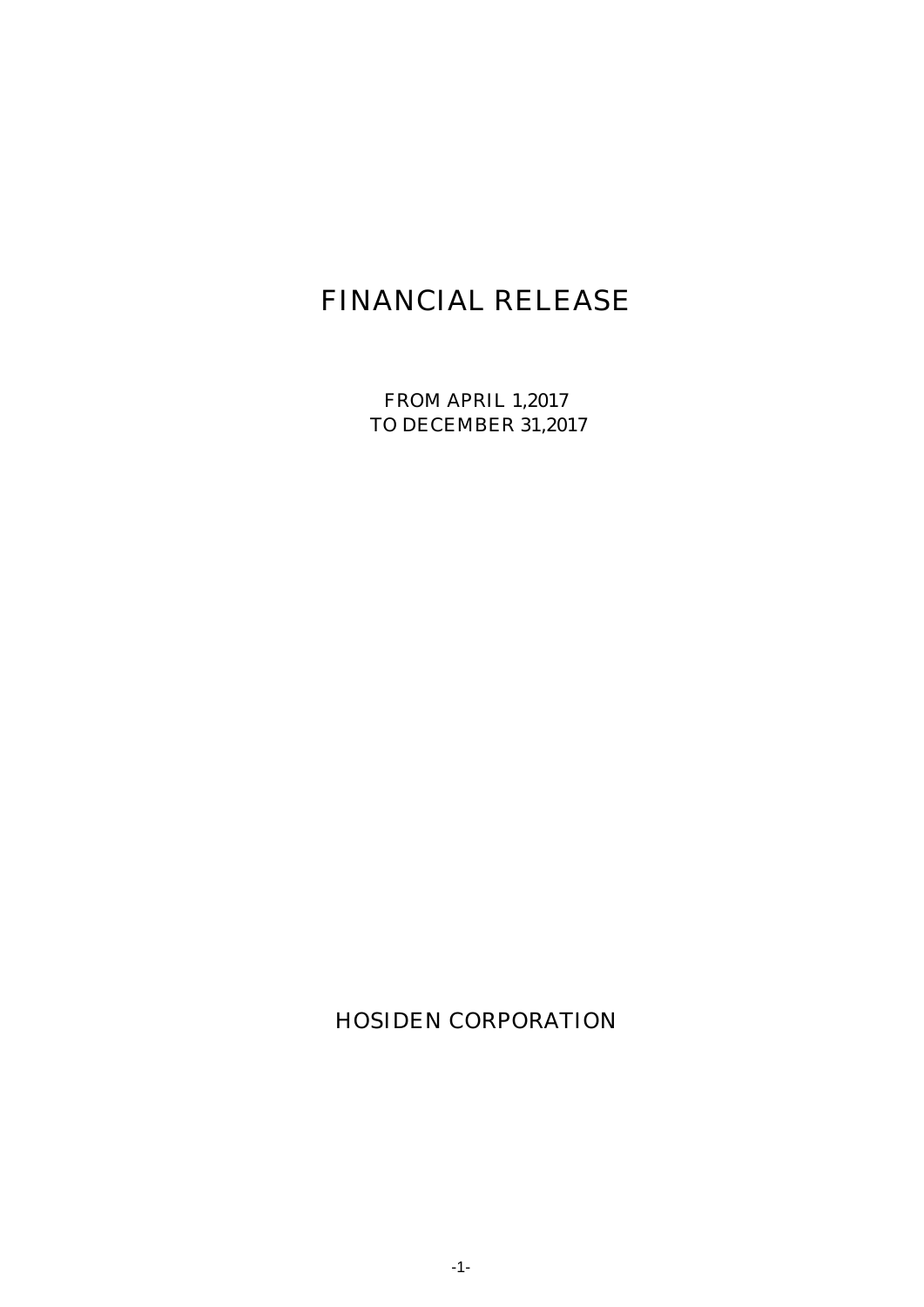## 1. Consolidated Results For The Nine Months Ended Dec.31,2017

#### (1)Consolidated Operating Resultss(Nine months ended Dec.31,2017)

|                               | (1)Consolidated Operating Resultss(Nine months ended Dec.31,2017) |        |                        |   | Percentages indicate year - on - year changes |               |                 |       |      |
|-------------------------------|-------------------------------------------------------------------|--------|------------------------|---|-----------------------------------------------|---------------|-----------------|-------|------|
|                               | <b>Net Sales</b><br><b>Operating Income</b>                       |        | <b>Ordinary Income</b> |   | Profit attributable to<br>owners of parent    |               |                 |       |      |
|                               | Millions of yen                                                   |        | % Millions of yen      |   | % Millions of yen                             | $\frac{0}{6}$ | Millions of yen |       | $\%$ |
| Nine months ended Dec.31,2017 | 234.299                                                           | 149.6  | 10.643                 |   | 11.395                                        | 584.2         | 9.961           | 469.6 |      |
| Nine months ended Dec.31,2016 | 93,866                                                            | (18.7) | 538                    | - | 1.665                                         |               | 1.748           |       |      |

|                               | <b>Net Income</b> | <b>Diluted Net</b>      |
|-------------------------------|-------------------|-------------------------|
|                               | <b>Per Share</b>  | <b>Income Per Share</b> |
|                               | Yen               | Yen                     |
| Nine months ended Dec.31,2017 | 167.53            | 162.50                  |
| Nine months ended Dec.31,2016 | 28.45             |                         |

## (2)Consolidated Financial Position(As of Dec.31,2017 and as of Mar.31,2017)

|                     | <b>Total Assets</b><br><b>Net Assets</b> |                 | <b>Shareholders' Equity Ratio</b> |
|---------------------|------------------------------------------|-----------------|-----------------------------------|
|                     | <b>Millions of yen</b>                   | Millions of yen | $\%$                              |
| As of Dec. 31, 2017 | 155,453                                  | 86,882          | 55.9                              |
| As of Mar.31,2017   | 119,045                                  | 76,661          | 64.4                              |

## 2.Dividends(Year ended Mar.31,2017 and the year ending Mar.31,2018)

|                 | Dividends per Share(Yen) |             |                          |            |        |  |  |
|-----------------|--------------------------|-------------|--------------------------|------------|--------|--|--|
|                 | 1st quarter              | 2nd quarter | 3rd quarter              | Year-end   | Annual |  |  |
|                 | Yen                      | Yen         | Yen                      | <b>Yen</b> | Yen    |  |  |
| 2017            | -                        | 3.00        | $\overline{\phantom{a}}$ | 5.00       | 8.00   |  |  |
| 2018            | -                        | 5.00        | $\overline{\phantom{a}}$ |            |        |  |  |
| 2018(Projected) |                          |             |                          | 15.00      | 20.00  |  |  |

| 3. Consolidated Forecasts for the year ending Mar. 31, 2018 |                  |      |                         |               |                        |      |                                            |      | Percentages indicate year - on - year changes |
|-------------------------------------------------------------|------------------|------|-------------------------|---------------|------------------------|------|--------------------------------------------|------|-----------------------------------------------|
|                                                             | <b>Net Sales</b> |      | <b>Operating Income</b> |               | <b>Ordinary Income</b> |      | Profit attributable to<br>owners of parent |      | Net Income Per Share                          |
|                                                             | Millions of ven  | %    | Millions of ven         | $\frac{9}{6}$ | <b>Millions of ven</b> | $\%$ | Millions of yen                            | $\%$ | Yen l                                         |
| Year ending Mar.31,2018                                     | 290.000          | 93.2 | 11.500                  | 384.6         | 10,300 470.7           |      | 9,000 338.3                                |      | 151.36                                        |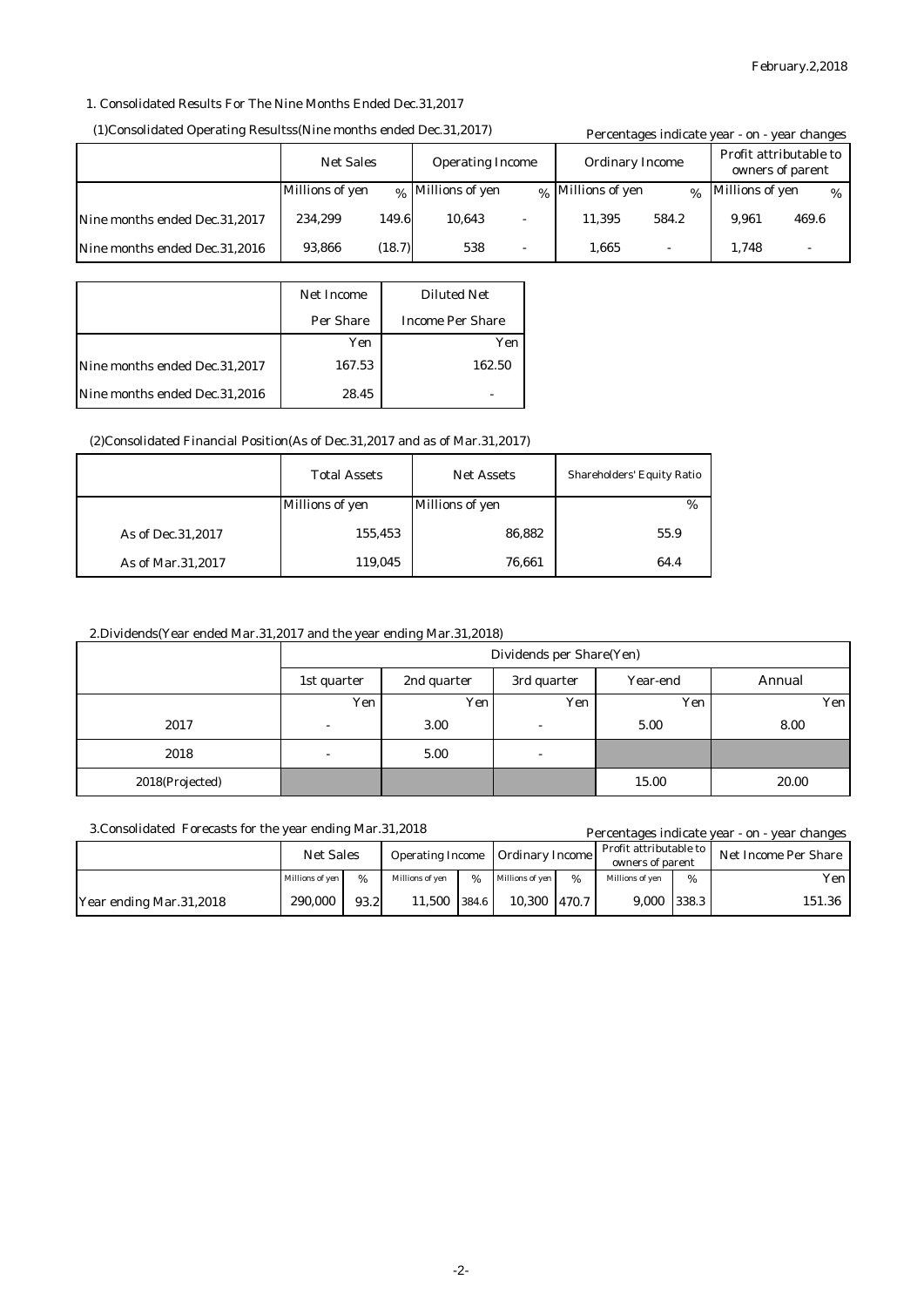# CONSOLIDATED BALANCE SHEET

Yen (millions)

| <b>ASSETS</b>                                     |                   |                   |
|---------------------------------------------------|-------------------|-------------------|
| <b>ACCOUNT ITEMS</b>                              | As of Mar.31,2017 | As of Dec.31,2017 |
| <b>Current Assets</b>                             |                   |                   |
| 1. Cash and Deposits                              | 40,275            | 40,725            |
| 2. Notes Receivable and Accounts Receivable-Trade | 28,752            | 53,526            |
| 3. Short-Term Investment Securities               | 5,500             | 2,600             |
| 4. Inventories                                    | 20,495            | 31,738            |
| 5. Other Current Assets                           | 5,395             | 5,753             |
| <b>6. Allowance for Doubtful Receivables</b>      | (33)              | (31)              |
| <b>Total of Current Assets</b>                    | 100,386           | 134,313           |
| <b>Fixed Assets</b>                               |                   |                   |
| <b>Property, Plant and Equipment</b>              | 12,517            | 14,473            |
| <b>Intangible Assets</b>                          | 243               | 244               |
| <b>Investments and Other Assets</b>               |                   |                   |
| 1. Investment Securities                          | 4,929             | 5,440             |
| 2. Other Investments                              | 1,374             | 1,386             |
| <b>Allowance for Doubtful Receivables</b>         | (406)             | (406)             |
| <b>Total of Investments and Other Assets</b>      | 5,898             | 6,421             |
| <b>Total of Fixed Assets</b>                      | 18,658            | 21,139            |
| <b>Total Assets</b>                               | 119,045           | 155,453           |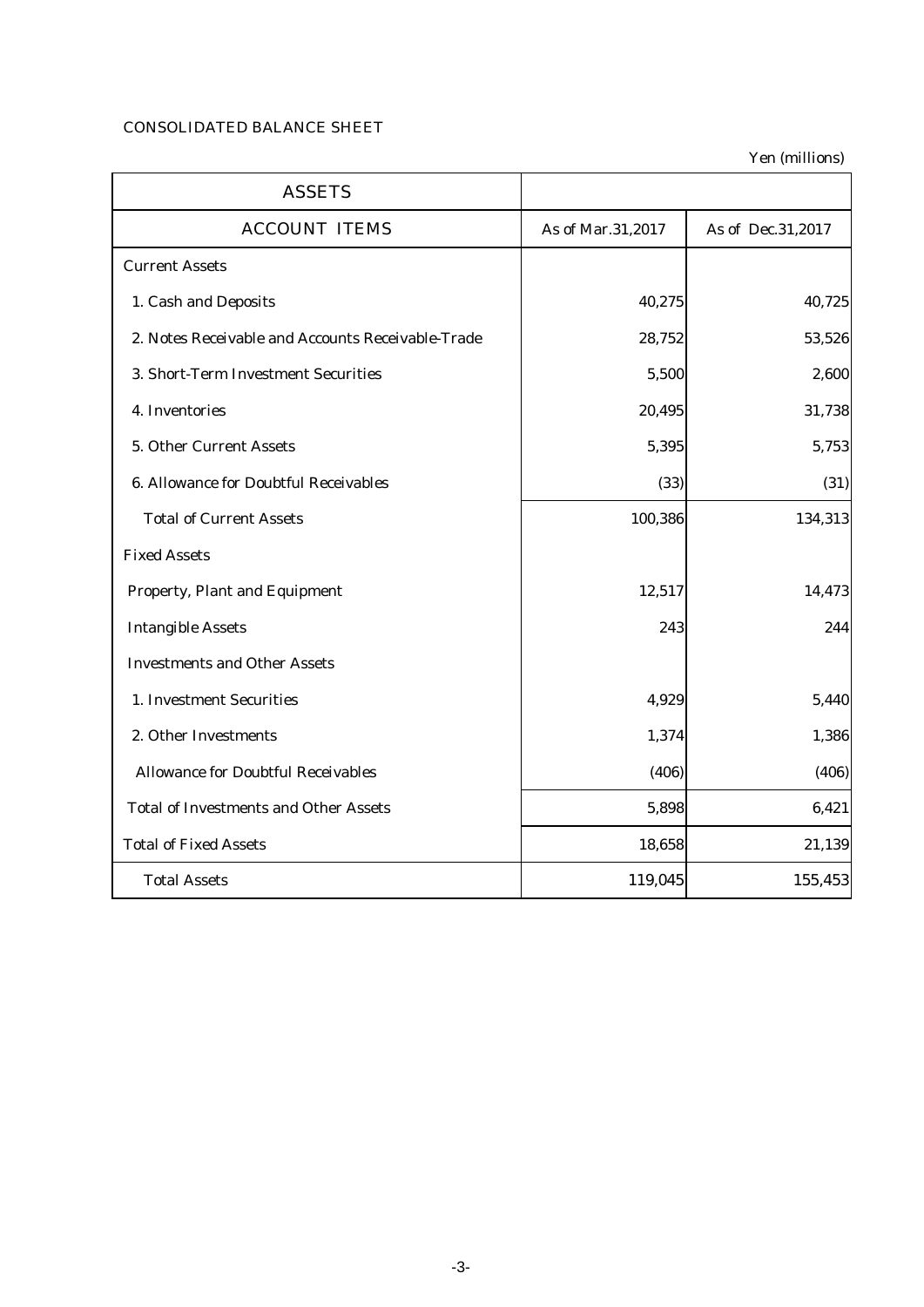Yen (millions)

| <b>LIABILITIES</b>                                                |                   |                   |
|-------------------------------------------------------------------|-------------------|-------------------|
| <b>ACCOUNT ITEMS</b>                                              | As of Mar.31,2017 | As of Dec.31,2017 |
| <b>Current liabilities</b>                                        |                   |                   |
| 1. Notes payable and accounts payable-trade                       | 24,227            | 39,896            |
| 2. Short-term debt                                                | 5,769             | 5,537             |
| 3. Income tax payable                                             | 705               | 1,544             |
| 4. Other current liabilities                                      | 4,170             | 3,886             |
| <b>Total of current liabilities</b>                               | 34,872            | 50,864            |
| Long-term liabilities                                             |                   |                   |
| 1. Convertible bond-type bonds with subscription rights to shares |                   | 10,142            |
| 2. Retirement allowance                                           | 5,013             | 4,919             |
| 3. Other long-term liabilities                                    | 2,497             | 2,643             |
| <b>Total of long-term liabilities</b>                             | 7,511             | 17,705            |
| <b>Total liabilities</b>                                          | 42,384            | 68,570            |
| <b>SHAREHOLDERS' EQUITY</b>                                       |                   |                   |
| Owner's equity                                                    |                   |                   |
| 1. Common stock                                                   | 13,660            | 13,660            |
| 2. Additional paid-in capital                                     | 19,596            | 19,596            |
| 3. Retained earnings                                              | 52,898            | 60,386            |
| 4. Treasury stock                                                 | (9,626)           | (7,750)           |
| Total of owner's equity                                           | 76,528            | 85,893            |
| Accumulated other comprehensive income                            |                   |                   |
| 1. Unrealized gains on other securities                           | 2,106             | 2,489             |
| 2. Foreign currency translation adjustments                       | (2, 107)          | (1,596)           |
| 3. Remeasurements of defined benefit plans                        | 134               | 95                |
| Total of accumulated other comprehensive income(loss)             | 132               | 989               |
| Total shareholders' equity                                        | 76,661            | 86,882            |
| Total liabilities and shareholders' equity                        | 119,045           | 155,453           |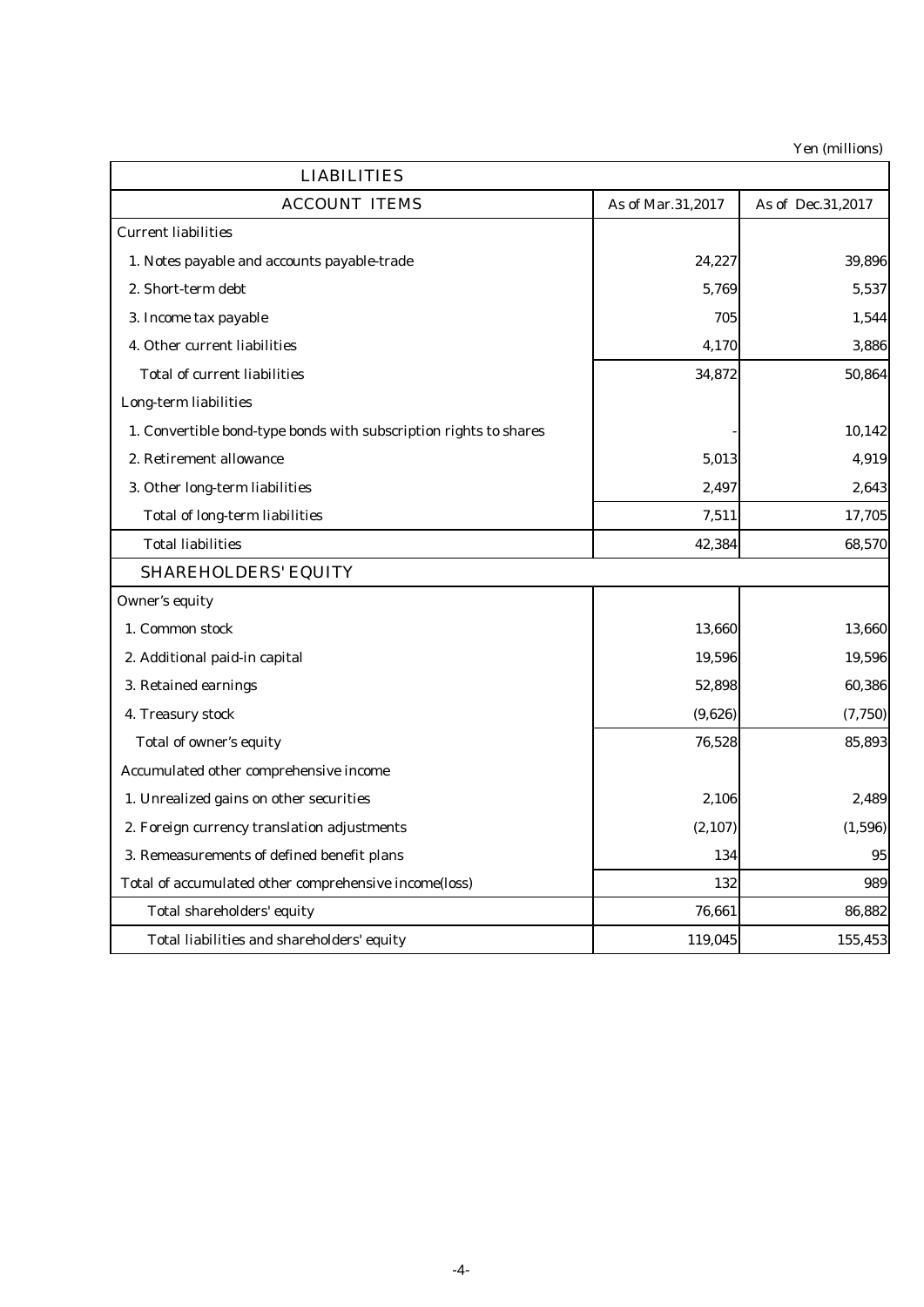# CONSOLIDATED STATEMENT OF INCOME

| <b>ACCOUNT ITEMS</b>                                    | Nine months ended<br>Dec.31,2016 | Yen (millions)<br>Nine months ended<br>Dec.31,2017 |
|---------------------------------------------------------|----------------------------------|----------------------------------------------------|
| Net sales                                               | 93,866                           | 234,299                                            |
| <b>Cost of sales</b>                                    | 85,713                           | 215,217                                            |
| Gross profit                                            | 8,153                            | 19,082                                             |
| Selling, general and administrative expenses            | 7,614                            | 8,438                                              |
| <b>Operating income(loss)</b>                           | 538                              | 10,643                                             |
| Non-operating income                                    | 1,222                            | 895                                                |
| 1. Interest income                                      | 39                               | 65                                                 |
| 2. Dividends received                                   | 64                               | 75                                                 |
| 3. Exchange gain                                        | 1,053                            | 663                                                |
| 4. Other                                                | 65                               | 91                                                 |
| Non-operating expenses                                  | (95)                             | (144)                                              |
| 1. Interest expenses                                    | (89)                             | (101)                                              |
| 2. Bond issuance costs                                  |                                  | (29)                                               |
| 3. Other                                                | (5)                              | (13)                                               |
| <b>Ordinary income(loss)</b>                            | 1,665                            | 11,395                                             |
| <b>Extraordinary income</b>                             | 600                              | 4                                                  |
| 1. Gains on sales of fixed assets                       | 594                              | 4                                                  |
| 2. Other                                                | 6                                | $\bf{0}$                                           |
| <b>Extraordinary loss</b>                               | (109)                            | (2)                                                |
| 1. Loss on disposal and sales of fixed assets           | (22)                             | (0)                                                |
| 2. Loss on sales of investment securities               |                                  | (0)                                                |
| 3. Loss on valuation of investment securities           | (85)                             |                                                    |
| 4. Other                                                | 0                                | (0)                                                |
| Income (loss) before income taxes                       | 2,156                            | 11,397                                             |
| <b>Income taxes</b>                                     | 407                              | 1,435                                              |
| 1. Current income taxes                                 | 349                              | 1,441                                              |
| 2. Deferred income taxes                                | 58                               | (6)                                                |
| Net income(loss)                                        | 1,748                            | 9,961                                              |
| Profit (loss) attributable to non-controlling interests |                                  |                                                    |
| Profit (loss) attributable to owners of parent          | 1,748                            | 9,961                                              |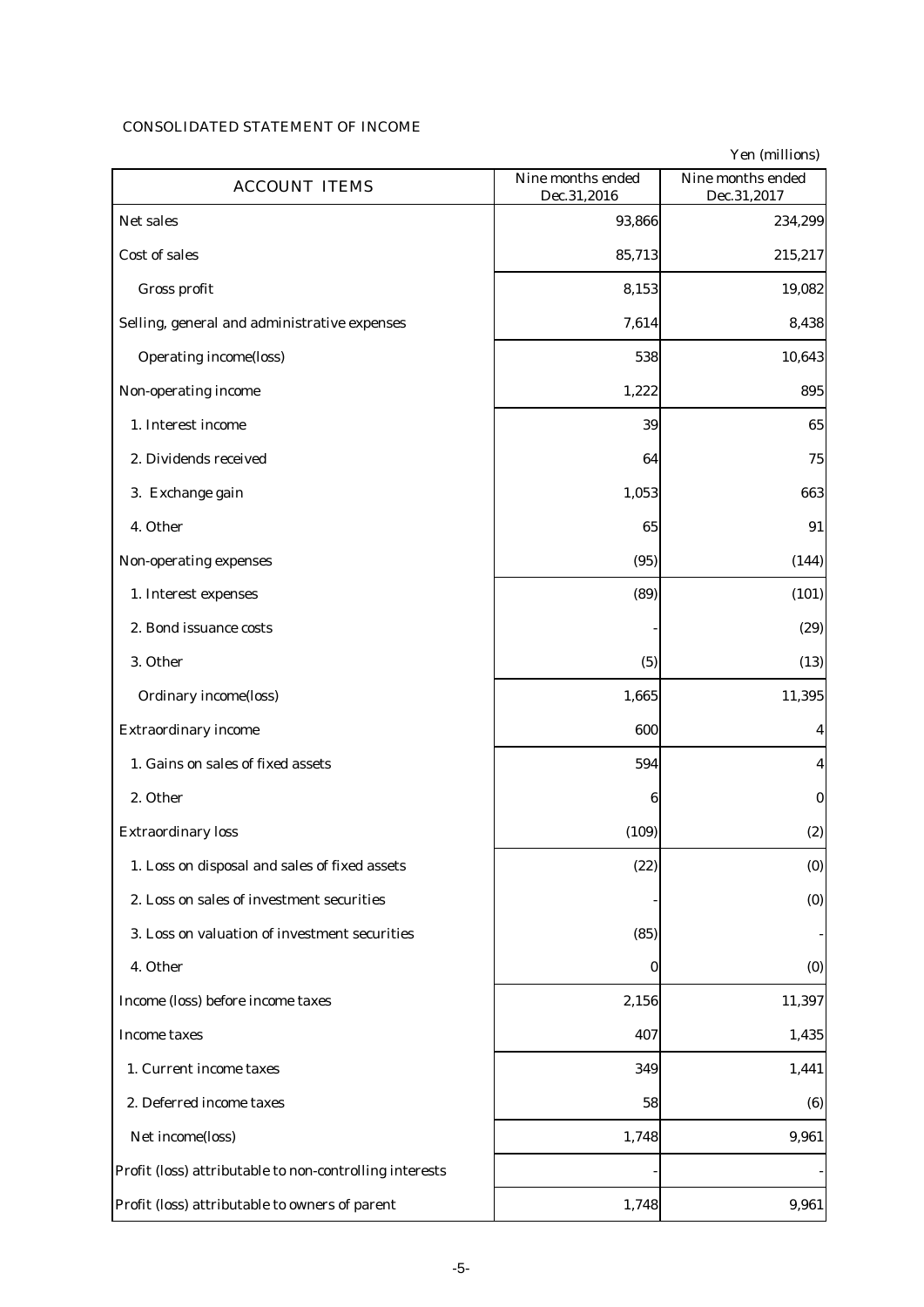|                                                                   |                                  | Yen (millions)                   |
|-------------------------------------------------------------------|----------------------------------|----------------------------------|
| <b>ACCOUNT ITEMS</b>                                              | Nine months ended<br>Dec.31,2016 | Nine months ended<br>Dec.31,2017 |
| Net income(loss)                                                  | 1,748                            | 9,961                            |
| Other comprehensive income                                        |                                  |                                  |
| Net unrealized holding gains (loss) on securities                 | 602                              | 382                              |
| Foreign currency translation adjustments                          | (640)                            | 511                              |
| Remeasurements of defined benefit plans                           | 21                               | (38)                             |
| Total other comprehensive income                                  | (16)                             | 856                              |
| Comprehensive income                                              | 1,732                            | 10,817                           |
| Comprehensive income attributable to                              |                                  |                                  |
| Comprehensive income attributable to<br>owners of parent          | 1,732                            | 10,817                           |
| Comprehensive income attributable to<br>non-controlling interests |                                  |                                  |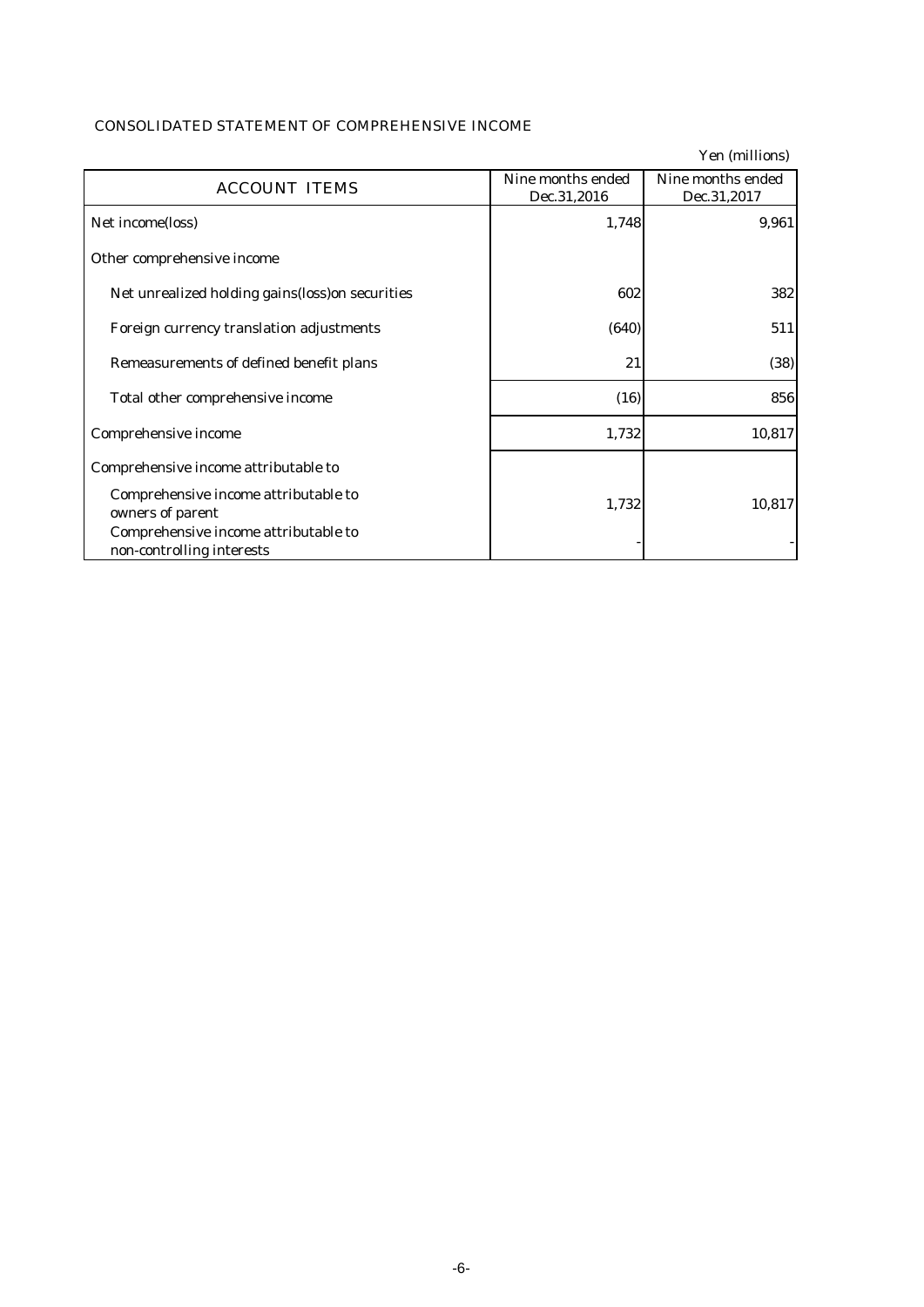# CONSOLIDATED STATEMENTS OF CASH FLOWS

|                                                                                                |                                  | Yen (millions)                   |
|------------------------------------------------------------------------------------------------|----------------------------------|----------------------------------|
| <b>ACCOUNT ITEMS</b>                                                                           | Nine months ended<br>Dec.31,2016 | Nine months ended<br>Dec.31,2017 |
| <b>Operating Activities</b>                                                                    |                                  |                                  |
| 1. Profit(-loss) before income taxes                                                           | 2,156                            | 11,397                           |
| 2. Depreciation                                                                                | 1,246                            | 2,511                            |
| 3. Decrease(-increase) in notes and accounts receivables-trade                                 | (7,075)                          | (23, 881)                        |
| 4. Decrease(-increase) in inventories                                                          | (13, 286)                        | (10, 966)                        |
| 5. Decrease(-increase) in accounts receivables from sub-contractors                            | (416)                            | (661)                            |
| 6. Increase(-decrease) in notes and accounts payable-trade                                     | 18,382                           | 14,964                           |
| 7. Other-net                                                                                   | 841                              | 162                              |
| Sub-total                                                                                      | 1,848                            | (6, 473)                         |
| 8. Interest and dividends - received                                                           | 104                              | 135                              |
| 9. Interest - paid                                                                             | (84)                             | (99)                             |
| 10. Income taxes - paid                                                                        | (1,065)                          | (960)                            |
| 11. Income taxes - refunded                                                                    | 227                              | 89                               |
| Net cash provided by operating activities                                                      | 1,029                            | (7, 309)                         |
| <b>Investing Activities</b>                                                                    |                                  |                                  |
| 1. Decrease(-increase) from deposits                                                           | 14                               | (346)                            |
| 2. Capital expenditures                                                                        | (3, 357)                         | (4,692)                          |
| 3. Other-net                                                                                   | 558                              | 170                              |
| Net cash used in investing activities                                                          | (2,784)                          | (4, 868)                         |
| <b>Financing Activities</b>                                                                    |                                  |                                  |
| 1. Increase(-decrease) in short-term debt                                                      | (618)                            | (416)                            |
| 2. Proceeds from issuance of convertible bond-type bonds<br>with subscription rights to shares |                                  | 10,120                           |
| 3. Purchases of treasury stock                                                                 | (0)                              | (1)                              |
| 4. Dividends paid                                                                              | (491)                            | (594)                            |
| Net cash used in financing activities                                                          | (1, 110)                         | 9,107                            |
| Effect of exchange rate changes on cash and cash equivalents                                   | (493)                            | 255                              |
| Net increase (-decrease) in cash and cash equivalents                                          | (3, 359)                         | (2,814)                          |
| Cash and cash equivalents at beginning of period                                               | 54,015                           | 45,457                           |
| Cash and cash equivalents at end of period                                                     | 50,655                           | 42,643                           |